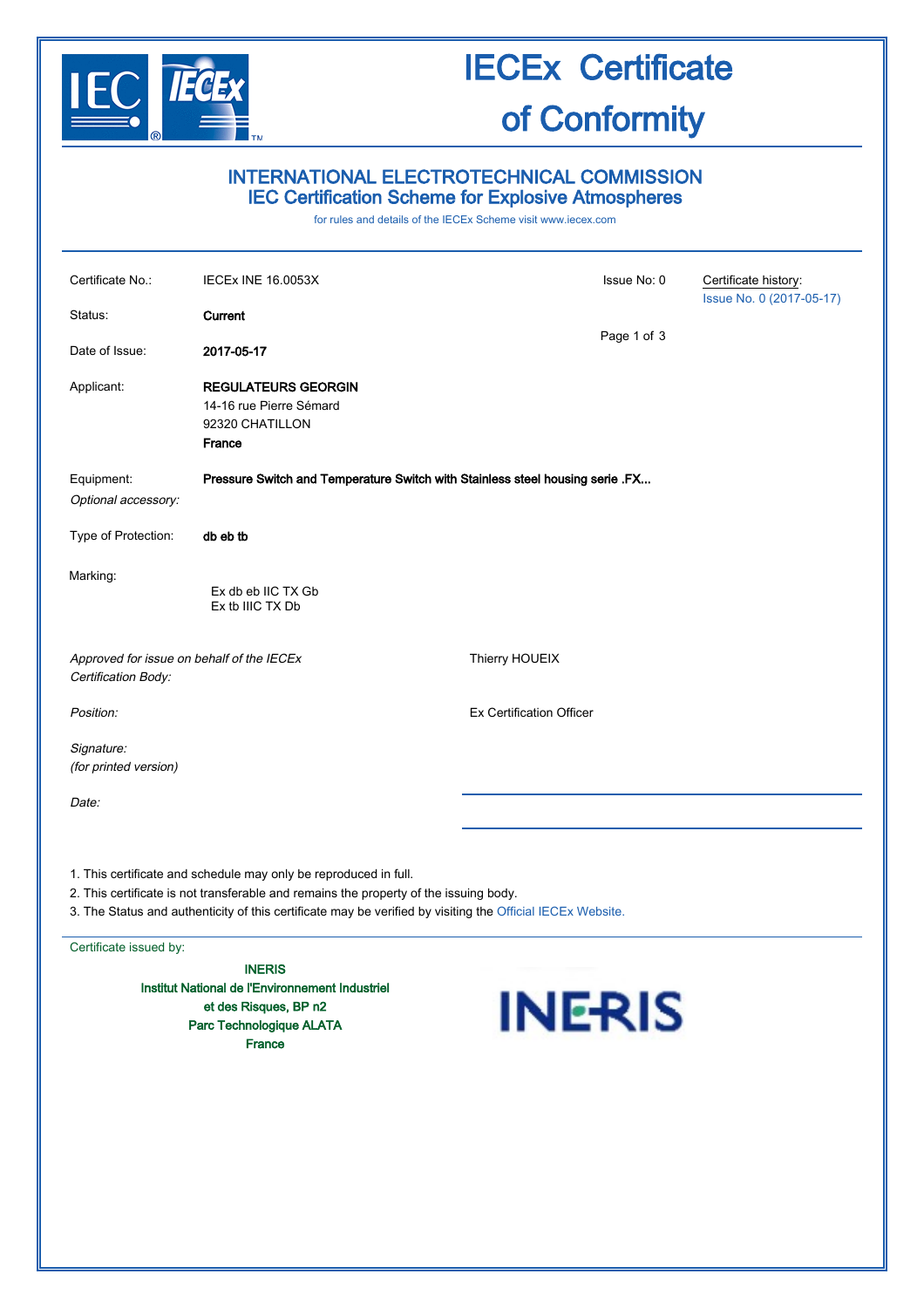

| France                     |             |
|----------------------------|-------------|
| 92320 CHATILLON            |             |
| 14-16 rue Pierre Sémard    |             |
| <b>REGULATEURS GEORGIN</b> |             |
| 2017-05-17                 | Page 2 of 3 |
| <b>IECEX INE 16,0053X</b>  | Issue No: 0 |
|                            |             |

Additional Manufacturing location(s):

This certificate is issued as verification that a sample(s), representative of production, was assessed and tested and found to comply with the IEC Standard list below and that the manufacturer's quality system, relating to the Ex products covered by this certificate, was assessed and found to comply with the IECEx Quality system requirements. This certificate is granted subject to the conditions as set out in IECEx Scheme Rules, IECEx 02 and Operational Documents as amended.

#### STANDARDS:

The electrical apparatus and any acceptable variations to it specified in the schedule of this certificate and the identified documents, was found to comply with the following standards:

| IEC 60079-0:2011<br>Edition:6.0     | Explosive atmospheres - Part 0: General requirements                                 |
|-------------------------------------|--------------------------------------------------------------------------------------|
| IEC 60079-1:2014-06<br>Edition: 7.0 | Explosive atmospheres - Part 1: Equipment protection by flameproof enclosures "d"    |
| IEC 60079-31: 2013<br>Edition:2     | Explosive atmospheres - Part 31: Equipment dust ignition protection by enclosure "t" |
| IEC 60079-7:2015<br>Edition: 5.0    | Explosive atmospheres – Part 7: Equipment protection by increased safety "e"         |

This Certificate does not indicate compliance with electrical safety and performance requirements other than those expressly included in the

Standards listed above.

#### TEST & ASSESSMENT REPORTS:

A sample(s) of the equipment listed has successfully met the examination and test requirements as recorded in

Test Report:

[FR/INE/ExTR16.0056/00](http://iecex.iec.ch/iecex/iecexweb.nsf/ExTRNumber/FR/INE/ExTR16.0056/00?OpenDocument)

Quality Assessment Report:

[FR/LCI/QAR09.0004/08](http://iecex.iec.ch/iecex/iecexweb.nsf/QARNumber/FR/LCI/QAR09.0004/08?OpenDocument)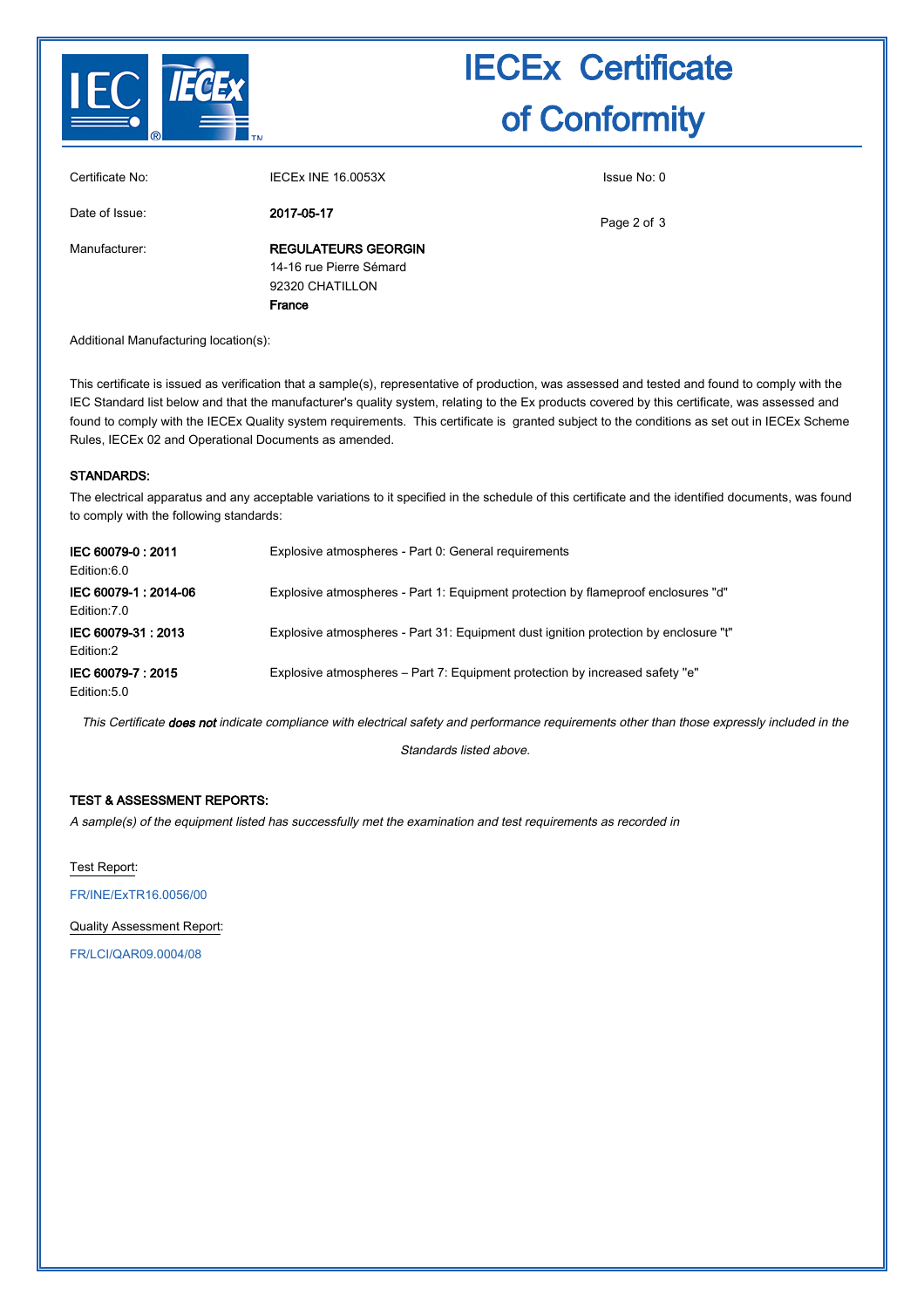

Certificate No: IECEx INE 16.0053X Issue No: 0

Date of Issue: 2017-05-17

Page 3 of 3

Schedule

#### EQUIPMENT:

Equipment and systems covered by this certificate are as follows:

The serie .FX... devices are pressure switch and temperature switch with stainless steel housing protected with the types of protection Ex db eb (for the group IIC) and Ex tb (for the group IIIC).

The enclosure is composed of:

- Stainless steel base and cover with captive screws,
- Seal gaskets as defined in the manufacturer's documents,
- A sensing element for pressure (gauge, differential or absolute) or temperature control,
- One or more optional cable glands, with or without amplifier/reducer, certified for the utilization concerned,
- A mounting system, depending on the model,
- An adjustment system.

The enclosure gets the degrees of protection IP66/IP67 according to the IEC 60529 standard.

The device contains:

- One or two flameproof built-in switch(es) Type 07-1511- from BARTEC GmbH (PTB 98ATEX1032U),
- Increased safety connecting terminals, 3 or 6-pin, Type 07-9702-0\*2\* / \*\*\*\* from BARTEC GmbH (PTB 99ATEX3117U) or Terminal strips Type MK 3 from WEIDMULLER INTERFACE GmbH & Co (SIRA 01ATEX3248U),
- $\bullet$  An internal mechanism with the adjustment system(s),
- Optional two enamelled coil resistors for line monitoring.

#### SPECIFIC CONDITIONS OF USE: YES as shown below:

- Rated ambient temperature range: -40°C to +60°C.

| - For models without line resistance: |                |                |                  |                 |
|---------------------------------------|----------------|----------------|------------------|-----------------|
| Max Temp Process                      | $80^{\circ}$ C | $95^{\circ}$ C | $130^{\circ}$ C  | $150^{\circ}$ C |
| Temp Class (Gas)                      | Τ6             | T5             | T4               | T3              |
| Surface Temp (Dust)                   | T80°C          | T95°C          | $T105^{\circ}$ C | T120°C          |

- For models with line resistance:

- Max Temp Process : 150°C
- Temp class (Gas): T3
- Surface temp (Dust): T120°C

 - Terminals: The instructions of the terminals shall be followed. Models with the terminal strips Type MK 3 from WEIDMULLER INTERFACE GmbH & Co, must be installed and wired with cable in an ambient temperature of -10°C to +80°C.

#### Annex:

[IECEx INE 16.0053X-00\\_Annex.pdf](http://iecex.iec.ch/iecex/iecexweb.nsf/0/D66AE5E77692BF79C12580760052FC55/$File/IECEx INE 16.0053X-00_Annex.pdf)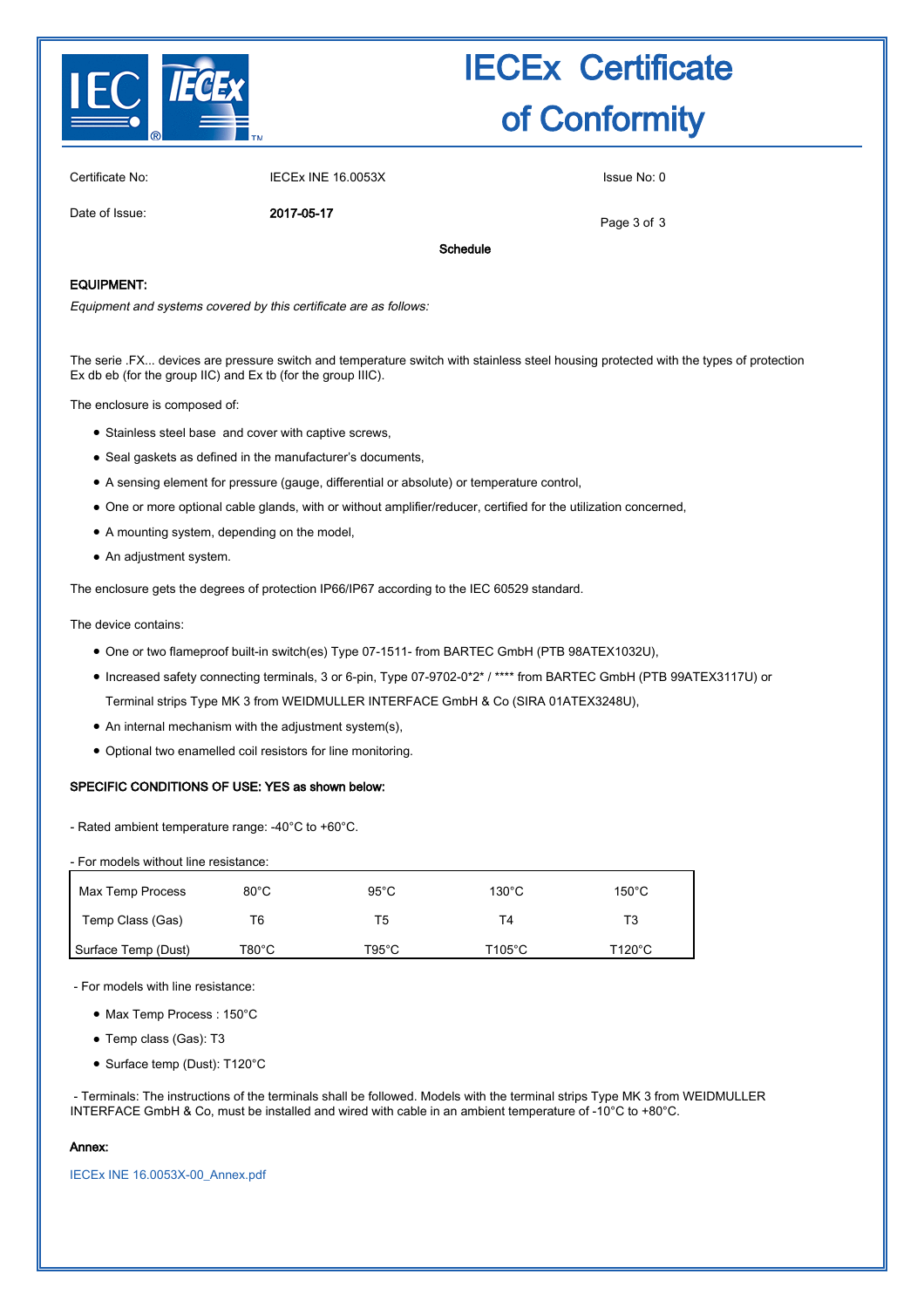

Certificate No.: IECEx INE 16.0053X

Issue No.: 0 Page 1 of 2

<span id="page-3-0"></span>Annex: IECEx INE [16.0053X-](#page-3-0)00\_Annex.pdf

## **PARAMETERS RELATING TO THE SAFETY**

Without line monitoring:

 $U_{max} \leq 250$  V,  $I_{max} = 5$  A

With line monitoring:

 $U_{max} \leq 30$  V,  $I_{max} = 5A$ 

The resistors R1 and R2 are defined as a function of the input voltages of the controller and so as to have power <1.2W.

The value of R1 must be  $\leq$  1500 Ohm and the value of R2 must be  $\leq$  1500 Ohm.

## **LIST OF THE COMPONENT INTENDED TO BE INSTALLED**

| <b>Type</b>                                       | Name of the<br>manufacturer                        | Certificate number        | Marking                                                      | <b>Standards</b>                                                                  |
|---------------------------------------------------|----------------------------------------------------|---------------------------|--------------------------------------------------------------|-----------------------------------------------------------------------------------|
| Connecting<br>Terminal type 07-<br>9702-0*2*/**** | <b>BARTEC GmbH</b>                                 | <b>IECEX PTB 07.0007U</b> | Ex eb IIC Gb or Ex<br>eb I Mb                                | IEC 60079-0:2011<br>IEC 60079-7:2015                                              |
| Terminal strips<br>Type MK 3                      | <b>WEIDMULLER</b><br><b>INTERFACE</b><br>GmbH & Co | <b>IECEX SIR 05.0036U</b> | Ex e II                                                      | IEC 60079-0:2004<br>IEC 60079-7:2001<br>No applicable<br>technical<br>differences |
| Built-in switch<br>Type 07-1511-                  | <b>BARTEC GmbH</b>                                 | <b>IECEX PTB 07.0040U</b> | Ex d IIC Gb resp.<br>Ex db IIC<br>Ex d I Mb resp. Ex<br>db I | IEC 60079-0:2007<br>IEC 60079-1:2007<br>No applicable<br>technical<br>differences |